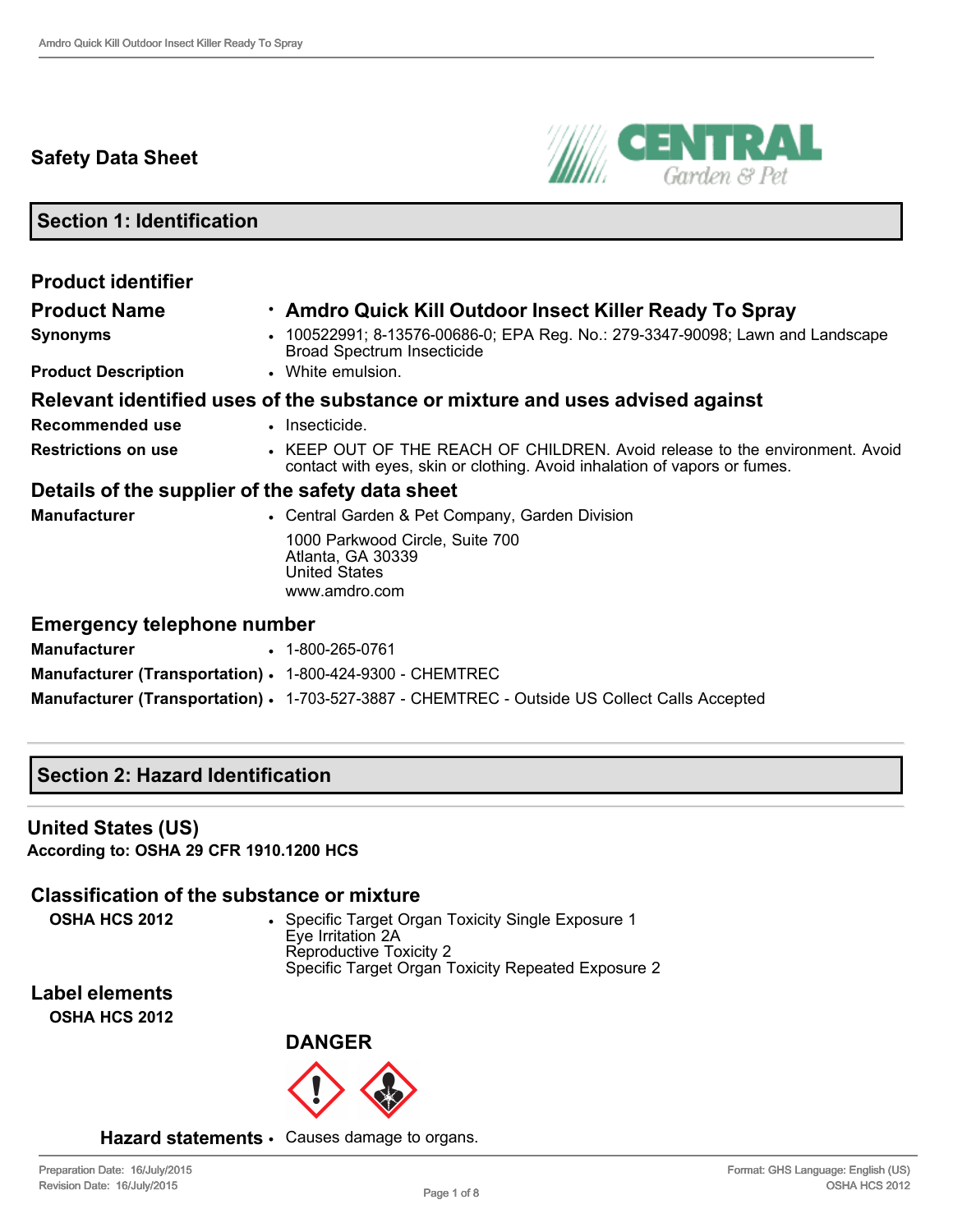| <b>Precautionary statements</b> | Causes serious eye irritation<br>Suspected of damaging fertility or the unborn child.<br>May cause damage to organs through prolonged or repeated exposure.                                                                                                                                                                                                                      |
|---------------------------------|----------------------------------------------------------------------------------------------------------------------------------------------------------------------------------------------------------------------------------------------------------------------------------------------------------------------------------------------------------------------------------|
|                                 |                                                                                                                                                                                                                                                                                                                                                                                  |
|                                 | <b>Prevention</b> • Wash thoroughly after handling.<br>Wear protective gloves/protective clothing/eye protection/face protection.<br>Obtain special instructions before use.<br>Do not handle until all safety precautions have been read and understood.<br>Do not eat, drink or smoke when using this product.<br>Do not breathe dust, fume, gas, mist, vapours and/or spray.  |
|                                 | Response • IF IN EYES: Rinse cautiously with water for several minutes. Remove contact lenses,<br>if present and easy to do. Continue rinsing.<br>If eye irritation persists: Get medical advice/attention.<br>IF exposed: Call POISON CENTER or doctor/physician.<br>IF exposed or concerned: Get medical advice/attention.<br>Get medical advice/attention if you feel unwell. |
| Storage/Disposal .              | Dispose of content and/or container in accordance with local, regional, national, and/or<br>international regulations.<br>Store locked up.                                                                                                                                                                                                                                       |
| Other hazards                   |                                                                                                                                                                                                                                                                                                                                                                                  |
| <b>OSHA HCS 2012</b>            | • This pesticide is extremely toxic to fish, aquatic invertebrates including oysters and<br>shrimp.                                                                                                                                                                                                                                                                              |

|  | <b>Section 3 - Composition/Information on Ingredients</b> |  |
|--|-----------------------------------------------------------|--|
|--|-----------------------------------------------------------|--|

#### **Substances**

• Material does not meet the criteria of a substance.

### **Mixtures**

| <b>Composition</b>              |                     |       |  |
|---------------------------------|---------------------|-------|--|
| <b>Chemical Name</b>            | <b>I</b> dentifiers | %     |  |
| Cyclotetrasiloxane, octamethyl- | CAS: 556-67-2       | 0.15% |  |
| Zeta-cypermethrin               | CAS:52315-07-8      | 0.35% |  |
| Alcohols, C11-14-iso-, C13-rich | CAS:68526-86-3      | 1.5%  |  |
| · Phosphoric acid               | CAS:7664-38-2       | N/A   |  |
| Other ingredients               | <b>NDA</b>          | 98%   |  |

# **Section 4: First-Aid Measures**

# **Description of first aid measures**

| <b>Inhalation</b>              | • IF INHALED: If breathing is difficult, remove person to fresh air and keep at rest in a<br>position comfortable for breathing. Call a POISON CENTER or doctor/physician if you<br>feel unwell. |
|--------------------------------|--------------------------------------------------------------------------------------------------------------------------------------------------------------------------------------------------|
| <b>Skin</b>                    | • IF ON SKIN: Wash with plenty of soap and water. Get medical attention if symptoms<br>occur.                                                                                                    |
| <b>Eye</b>                     | • IF IN EYES: Rinse cautiously with water for several minutes. Remove contact lenses,<br>if present and easy to do. Continue rinsing. If eye irritation persists: Get medical                    |
| Preparation Date: 16/July/2015 | Format: GHS Language: English (US)                                                                                                                                                               |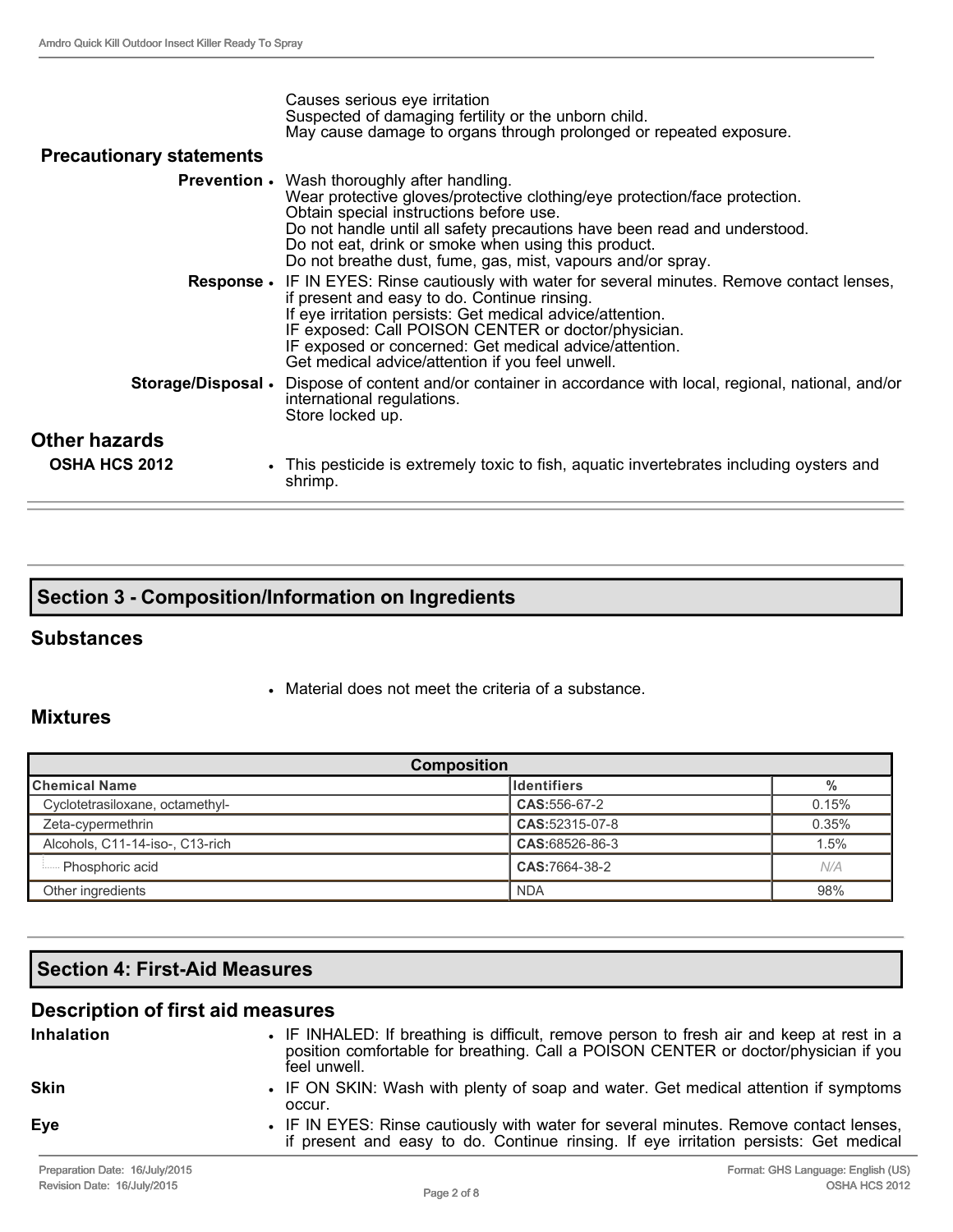advice/attention.

**Ingestion** • IF SWALLOWED: Call a POISON CONTROL center or doctor if you feel unwell. Rinse mouth. Do NOT induce vomiting.

# **Most important symptoms and effects, both acute and delayed**

• Causes damage to central nervous system & blood, may damage fertility or the unborn child, causes serious eye irritation. Refer to Section 11 Toxicological Information.

# **Indication of any immediate medical attention and special treatment needed**

Notes to Physician **•** Skin contact (vapor or powder) may be followed by transient tingling or numbness, usually of the face, but this subsides without treatment. This product is a pyrethroid. If large amounts have been ingested, the stomach and intestines should be evacuated. Treat symptomatically and supportively.

### **Section 5: Fire-Fighting Measures**

| <b>Extinguishing media</b>                          |                                                                                                                                                                                                                                                           |
|-----------------------------------------------------|-----------------------------------------------------------------------------------------------------------------------------------------------------------------------------------------------------------------------------------------------------------|
|                                                     | Suitable Extinguishing Media • LARGE FIRE: Water spray, fog or regular foam.<br>SMALL FIRES: Dry chemical, CO2, water spray or regular foam.                                                                                                              |
| <b>Unsuitable Extinguishing</b><br>Media            | • Do not use direct water stream.                                                                                                                                                                                                                         |
| <b>Firefighting Procedures</b>                      | • Do not allow fire fighting water to escape into waterways or sewers.<br>LARGE FIRES: Move containers from fire area if you can do it without risk.<br>Stay upwind.<br>Ventilate closed spaces before entering.<br>Do not breathe gas/fumes/vapor/spray. |
|                                                     | Special hazards arising from the substance or mixture                                                                                                                                                                                                     |
| <b>Unusual Fire and Explosion</b><br><b>Hazards</b> | • Slightly combustible. This material may support combustion at elevated temperatures.                                                                                                                                                                    |
| <b>Hazardous Combustion</b><br><b>Products</b>      | • Thermal degradation may produce toxic vapors and gases which may include carbon<br>monoxide, carbon dioxide, hydrogen cyanide, chlorine and hydrogen chloride.                                                                                          |
| <b>Advice for firefighters</b>                      |                                                                                                                                                                                                                                                           |
|                                                     | • Wear positive pressure self-contained breathing apparatus (SCBA).                                                                                                                                                                                       |

### **Section 6 Accidental Release Measures**

|                                         | Personal precautions, protective equipment and emergency procedures                                                                                                                                                                                                                            |  |  |
|-----------------------------------------|------------------------------------------------------------------------------------------------------------------------------------------------------------------------------------------------------------------------------------------------------------------------------------------------|--|--|
| <b>Personal Precautions</b>             | • Do not walk through spilled material. Ventilate enclosed areas. Wear appropriate<br>personal protective equipment, avoid direct contact. Keep all sources of ignition away.                                                                                                                  |  |  |
| <b>Emergency Procedures</b>             | • Ventilate closed spaces before entering. Avoid release into the environment. Stay<br>upwind. Avoid unnecessary personnel and equipment traffic in the spill area.                                                                                                                            |  |  |
| <b>Environmental precautions</b>        |                                                                                                                                                                                                                                                                                                |  |  |
|                                         | • LARGE SPILLS: Prevent entry into waterways, sewers, basements or confined areas.                                                                                                                                                                                                             |  |  |
|                                         | Methods and material for containment and cleaning up                                                                                                                                                                                                                                           |  |  |
| Containment/Clean-up<br><b>Measures</b> | • LARGE SPILLS: Dike far ahead of spill for later disposal.<br>Stop leak if you can do it without risk.<br>SMALL SPILLS: Take up with sand or other non-combustible absorbent material and<br>place into containers for later disposal.<br>Use appropriate Personal Protective Equipment (PPE) |  |  |

### **Section 7 Handling and Storage**

### **Precautions for safe handling**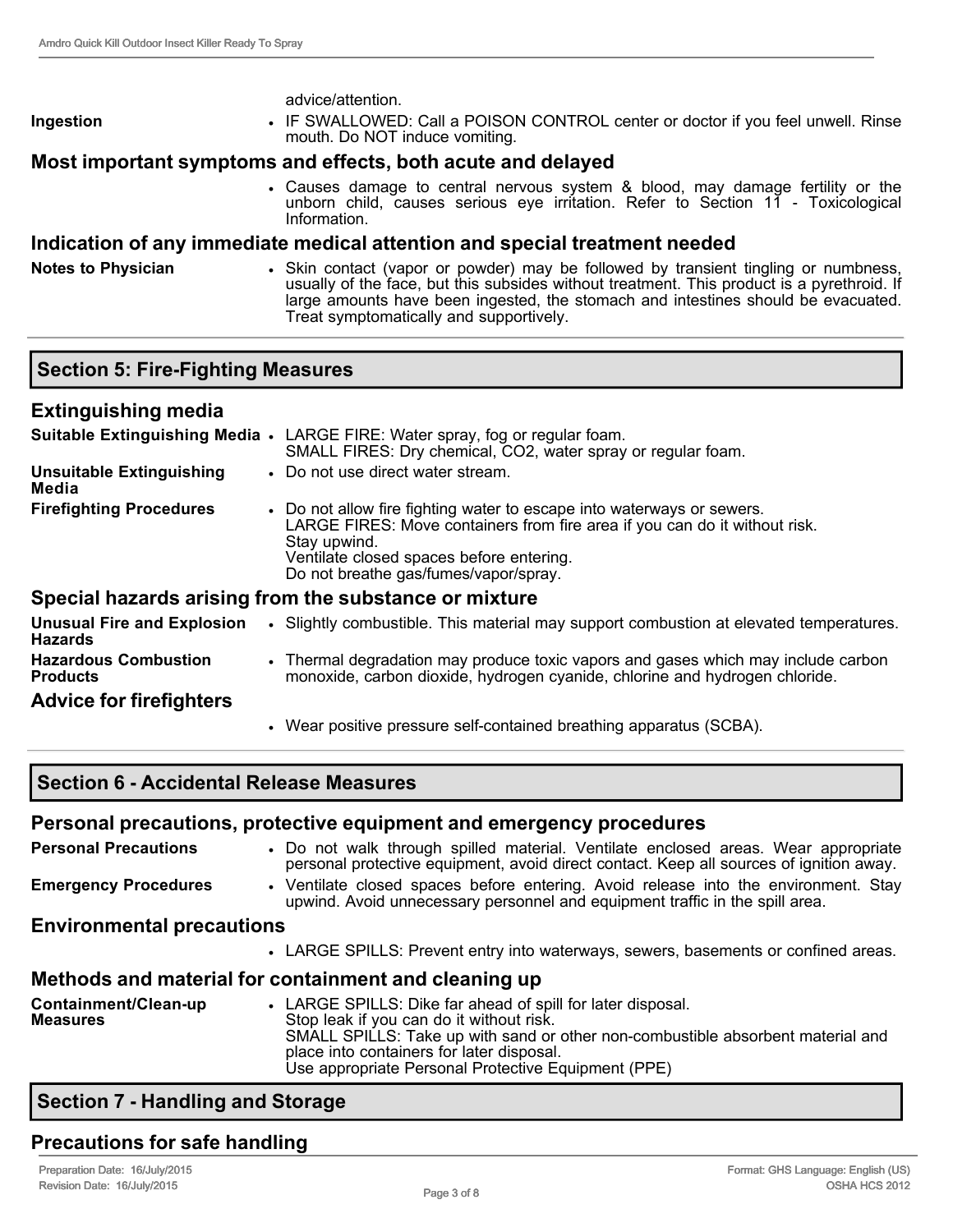| <b>Handling</b>                                             | • Avoid breathing fumes. Wear appropriate personal protective equipment, avoid direct<br>contact. Do not use in areas without adequate ventilation. Wash hands thoroughly<br>with soap and water after handling. Wear appropriate respirator when ventilation is<br>inadequate. |
|-------------------------------------------------------------|---------------------------------------------------------------------------------------------------------------------------------------------------------------------------------------------------------------------------------------------------------------------------------|
|                                                             | Conditions for safe storage, including any incompatibilities                                                                                                                                                                                                                    |
| <b>Storage</b>                                              | • Store locked up. Keep container tightly closed. Keep only in the original container.<br>Ventilate enclosed areas. Keep away from fire, sparks and heated surfaces. Keep<br>from freezing.                                                                                     |
| <b>Incompatible Materials or</b><br><b>Ignition Sources</b> | • Heat, sparks, open flame.                                                                                                                                                                                                                                                     |

| <b>Section 8 - Exposure Controls/Personal Protection</b> |
|----------------------------------------------------------|
|----------------------------------------------------------|

#### **Control parameters**

**Exposure Limits/Guidelines** • No data available.

#### **Exposure controls**

| <b>Engineering</b><br><b>Measures/Controls</b> | • Use only with adequate ventilation to keep exposures (airborne levels of dust, fume,<br>vapor etc) below recommended exposure limits.                                                  |  |  |
|------------------------------------------------|------------------------------------------------------------------------------------------------------------------------------------------------------------------------------------------|--|--|
| Personal Protective Equipment                  |                                                                                                                                                                                          |  |  |
| <b>Pictograms</b>                              | $\bullet$ $\sigma$ $\ast$                                                                                                                                                                |  |  |
| <b>Respiratory</b>                             | • In case of inadequate ventilation, avoid breathing vapors or mist, wear a NIOSH<br>approved chemical cartridge respirator with organic vapor cartridges and a pesticide<br>pre-filter. |  |  |
| Eye/Face                                       | • Wear chemical splash safety goggles.                                                                                                                                                   |  |  |
| <b>Hands</b>                                   | • Wear chemical resistant gloves. Barrier laminate, nitrile rubber, neoprene rubber or<br>Viton are recommended.                                                                         |  |  |
| <b>Skin/Body</b>                               | • If prolonged exposure is anticipated, it is recommended for handlers to wear<br>appropriate clothing to prevent skin contact.                                                          |  |  |
| <b>Environmental Exposure</b><br>Controls      | • Controls should be engineered to prevent release to the environment, including<br>procedures to prevent spills, atmospheric release and release to waterways.                          |  |  |

# **Section 9 Physical and Chemical Properties**

# **Information on Physical and Chemical Properties**

| <b>Material Description</b>       |                   |                              |                   |  |
|-----------------------------------|-------------------|------------------------------|-------------------|--|
| <b>Physical Form</b>              | Liquid            | Appearance/Description       | White emulsion.   |  |
| Color                             | White             | Odor                         | Latex like.       |  |
| Odor Threshold                    | No data available |                              |                   |  |
| <b>General Properties</b>         |                   |                              |                   |  |
| <b>Boiling Point</b>              | 212 F(100 C)      | Melting Point/Freezing Point | 32 F(0 C)         |  |
| Decomposition Temperature         | No data available | pH                           | $2$ to 5          |  |
| Specific Gravity/Relative Density | l= 1 Water=1      | Density                      | No data available |  |
| <b>Water Solubility</b>           | Soluble           | Viscosity                    | non-viscous       |  |
| Volatility                        |                   |                              |                   |  |
| Vapor Pressure                    | No data available | <b>Vapor Density</b>         | No data available |  |
| <b>Evaporation Rate</b>           | No data available |                              |                   |  |
| Flammability                      |                   |                              |                   |  |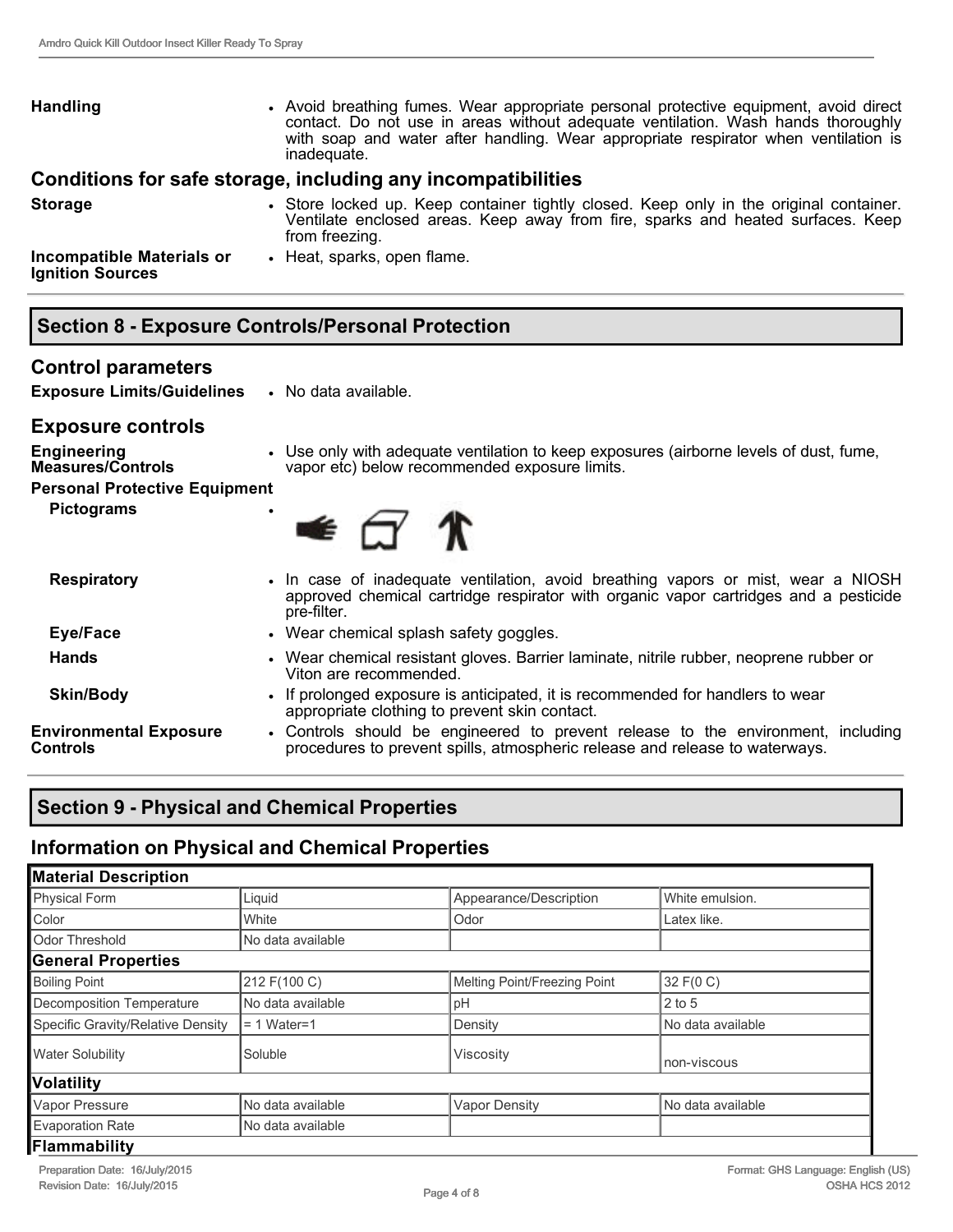| Flash Point                                           | > 200 F(> 93.3333 C) | 'UEL         | INo data available |
|-------------------------------------------------------|----------------------|--------------|--------------------|
| <b>ILEL</b>                                           | INo data available   | Autoignition | INo data available |
| Flammability (solid, gas)                             | INo data available   |              |                    |
| <b>IEnvironmental</b>                                 |                      |              |                    |
| Octanol/Water Partition coefficient No data available |                      |              |                    |

# **Section 10: Stability and Reactivity**

#### **Reactivity**

• Non-reactive under normal handling and storage conditions.

#### **Chemical stability**

• Stable

#### **Possibility of hazardous reactions**

• Hazardous polymerization will not occur.

**Conditions to avoid**

• Excessive heat.

**Incompatible materials**

• Heat, strong acids, strong bases and oxidizing agents.

#### **Hazardous decomposition products**

• Decomposes upon heating to produce toxic gases which may include: hydrogen chloride, carbon oxides, hydrogen cyanide and chlorine.

### **Section 11 - Toxicological Information**

#### **Information on toxicological effects**

| <b>Components</b>               |           |                                                                                                                                                                                                                          |
|---------------------------------|-----------|--------------------------------------------------------------------------------------------------------------------------------------------------------------------------------------------------------------------------|
| Zeta-cypermethrin<br>$(0.35\%)$ | 52315-07- | Acute Toxicity: Ingestion/Oral-Rat LD50 • >2000 mg/kg; Inhalation-Rat LC50 • 0.97 4 Hour(s); Skin-Rat<br>$LD50 \cdot >5000$ mg/kg:<br><b>Irritation:</b> Eye-Rabbit • Mild irritation; Skin-Rabbit • Moderate irritation |

| <b>GHS Properties</b>              | <b>Classification</b>                                                                                                                                                                                          |
|------------------------------------|----------------------------------------------------------------------------------------------------------------------------------------------------------------------------------------------------------------|
| Acute toxicity                     | <b>OSHA HCS 2012 •</b> Acute Toxicity - Dermal - Classification criteria not met; Acute<br>Toxicity - Inhalation - Classification criteria not met; Acute Toxicity - Oral -<br>Classification criteria not met |
| Aspiration Hazard                  | <b>OSHA HCS 2012 • Classification criteria not met</b>                                                                                                                                                         |
| <b>Carcinogenicity</b>             | <b>OSHA HCS 2012 • Classification criteria not met</b>                                                                                                                                                         |
| <b>Germ Cell Mutagenicity</b>      | <b>OSHA HCS 2012 • Not classified - data lacking</b>                                                                                                                                                           |
| <b>I</b> Skin corrosion/Irritation | <b>OSHA HCS 2012 •</b> Classification criteria not met                                                                                                                                                         |
| <b>I</b> Skin sensitization        | <b>OSHA HCS 2012 • Classification criteria not met</b>                                                                                                                                                         |
| <b>I</b> STOT-RE                   | <b>OSHA HCS 2012 •</b> Specific Target Organ Toxicity Repeated Exposure 2                                                                                                                                      |
| ISTOT-SE                           | <b>OSHA HCS 2012 •</b> Specific Target Organ Toxicity Single Exposure 1                                                                                                                                        |
| Toxicity for Reproduction          | <b>OSHA HCS 2012 - Toxic to Reproduction 2</b>                                                                                                                                                                 |
| Respiratory sensitization          | <b>OSHA HCS 2012 • Classification criteria not met</b>                                                                                                                                                         |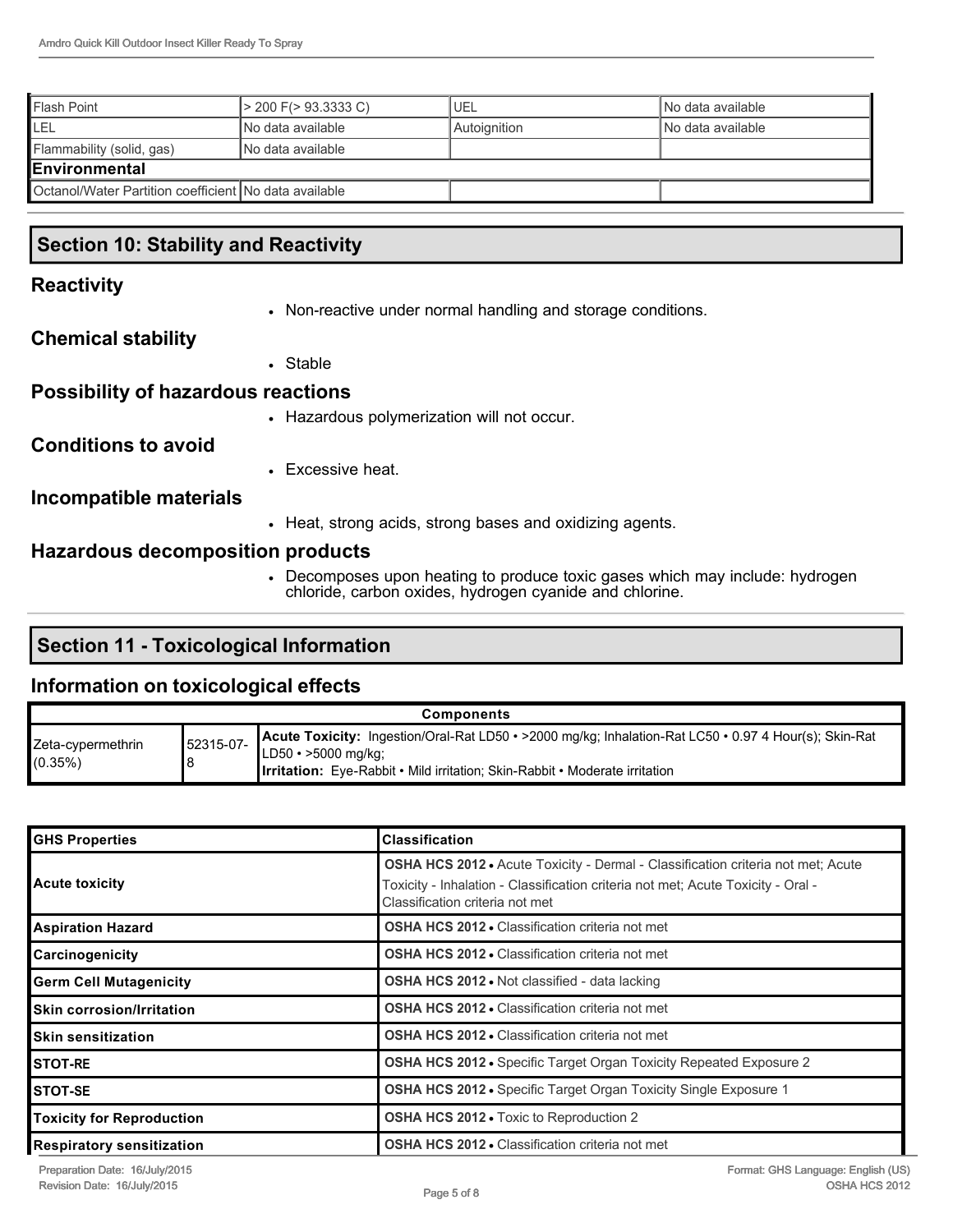| Serious eye damage/Irritation                        | OSHA HCS 2012 · Eye Irritation 2A                                                                                                                                                                                                                                                                                                                                                                         |  |
|------------------------------------------------------|-----------------------------------------------------------------------------------------------------------------------------------------------------------------------------------------------------------------------------------------------------------------------------------------------------------------------------------------------------------------------------------------------------------|--|
| <b>Potential Health Effects</b><br><b>Inhalation</b> |                                                                                                                                                                                                                                                                                                                                                                                                           |  |
| Acute (Immediate)                                    | • May be harmful.                                                                                                                                                                                                                                                                                                                                                                                         |  |
| <b>Chronic (Delayed)</b>                             | • Repeated and prolonged exposure via inhalation may be harmful.                                                                                                                                                                                                                                                                                                                                          |  |
| <b>Skin</b>                                          |                                                                                                                                                                                                                                                                                                                                                                                                           |  |
| Acute (Immediate)                                    | • May cause irritation.                                                                                                                                                                                                                                                                                                                                                                                   |  |
| <b>Chronic (Delayed)</b>                             | • No data available.                                                                                                                                                                                                                                                                                                                                                                                      |  |
| Eye                                                  |                                                                                                                                                                                                                                                                                                                                                                                                           |  |
| Acute (Immediate)                                    | • Causes serious eye irritation.                                                                                                                                                                                                                                                                                                                                                                          |  |
| <b>Chronic (Delayed)</b>                             | • No data available                                                                                                                                                                                                                                                                                                                                                                                       |  |
| Ingestion                                            |                                                                                                                                                                                                                                                                                                                                                                                                           |  |
| Acute (Immediate)                                    | • Large doses of zeta-cypermethrin, ingested by laboratory animals, may produce signs<br>of toxicity including tremors, incoordination, convulsions, staggered gait, and oral<br>discharge. Experience to date indicates that contact with zeta-cypermethrin may<br>produce skin sensations such as numbing, burning or tingling. These sensations are<br>reversible and usually subside within 12 hours. |  |
| <b>Chronic (Delayed)</b>                             | • No data available.                                                                                                                                                                                                                                                                                                                                                                                      |  |
| <b>Other</b>                                         |                                                                                                                                                                                                                                                                                                                                                                                                           |  |
| <b>Chronic (Delayed)</b>                             | • Zeta-cypermethrin: Long-term exposure caused neurotoxicity (body tremors,<br>decreased motor activity), decreased body weight and increased liver weight. May<br>cause damage to organs through prolonged or repeated exposure - central nervous<br>system, blood.                                                                                                                                      |  |
| <b>Carcinogenic Effects</b>                          | • No data available.                                                                                                                                                                                                                                                                                                                                                                                      |  |
| <b>Reproductive Effects</b>                          | • May cause reproductive effects. Cyclotetrasiloxane, octamethyl administered to rats<br>by inhalation resulted in reproductive effects. Studies have not demonstrated if these<br>effects occur through pathways that are relevant to humans.                                                                                                                                                            |  |

# **Section 12 Ecological Information**

# **Toxicity**

| Component                       | <b>CAS</b> | Data                                                                                                                                                                                                                                                                       |
|---------------------------------|------------|----------------------------------------------------------------------------------------------------------------------------------------------------------------------------------------------------------------------------------------------------------------------------|
| Zeta-cypermethrin<br>$(0.35\%)$ | 52315-07-8 | Aquatic Plant(s): 72 Hour(s) EC50 Algae >1 mg/L [Acute];<br>Crustacea: 48 Hour(s) EC50 Crustacea 0.00014 mg/L [Acute]; 21 Day(s) NOEC Crustacea 0.00001<br>mg/L [Chronic];<br>Fish: 96 Hour(s) LC50 Fish 0.00069 mg/L [Acute]; 21 Day(s) NOEC Fish 0.000015 mg/L [Chronic] |

# **Persistence and degradability**

| <b>Potential Environmental</b><br><b>Effects</b> | This pesticide is extremely toxic to fish, aquatic invertebrates including oysters and<br>shrimp. |
|--------------------------------------------------|---------------------------------------------------------------------------------------------------|
| <b>Other adverse effects</b>                     |                                                                                                   |
|                                                  | • Zeta-cypermethrin: Immobile; Not expected to reach groundwater.                                 |
| <b>Mobility in Soil</b>                          |                                                                                                   |
|                                                  | • Zeta-cypermethrin: The substance does not have a potential for bioconcentration.                |
| <b>Bioaccumulative potential</b>                 |                                                                                                   |
|                                                  | • Zeta-cypermethrin: Non-persistent. Readily hydrolyzed. Not readily biodegradable.               |
|                                                  |                                                                                                   |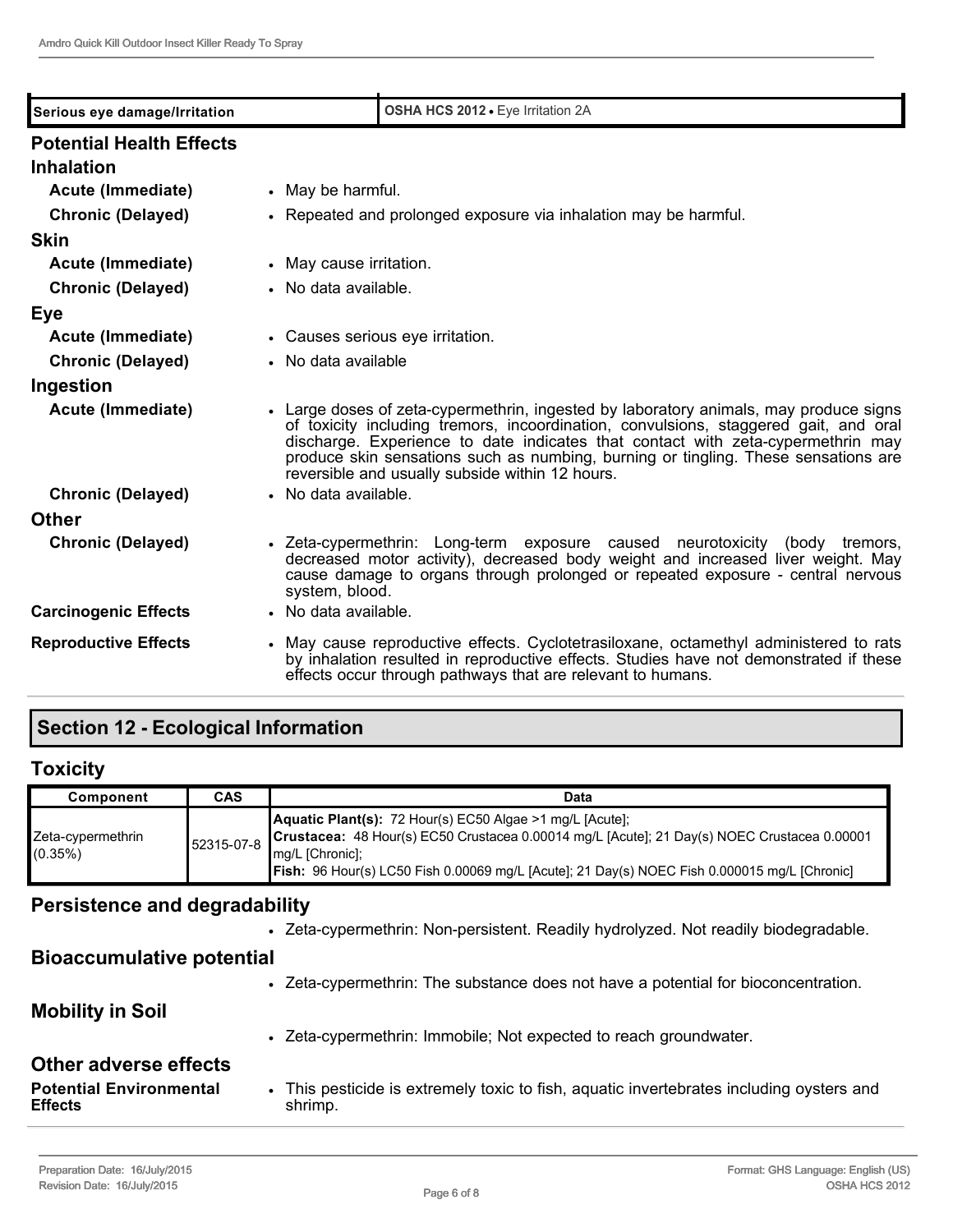# **Section 13 Disposal Considerations**

#### **Waste treatment methods**

**Product waste** • Dispose of content and/or container in accordance with local, regional, national, and/or international regulations. Never place unused product down any indoor or outdoor drain.

**Packaging waste** • Dispose of content and/or container in accordance with local, regional, national, and/or international regulations. See product label for disposal instructions.

# **Section 14 - Transport Information**

|                  | UN<br>number  | UN proper shipping name                                                   | <b>Transport hazard</b><br>class(es) | Packing<br>group | <b>Environmental</b><br>hazards |
|------------------|---------------|---------------------------------------------------------------------------|--------------------------------------|------------------|---------------------------------|
|                  | None          | Consumer commodity (applies to non-bulk<br>packaging only)                | ORM-D                                | Not Applicable   | Not Applicable                  |
| <b>I</b> DOT     | <b>UN3082</b> | Environmentally hazardous substance, liquid,<br>n.o.s (zeta-cypermethrin) |                                      | Ш                | Severe Marine Pollutant         |
| <b>IMO/IMDG</b>  | <b>UN3082</b> | Environmentally hazardous substance, liquid,<br>n.o.s (zeta-cypermethrin) | 9                                    | Ш                | Marine Pollutant                |
| <b>IATA/ICAO</b> | <b>UN3082</b> | Environmentally hazardous substance, liquid,<br>n.o.s (zeta-cypermethrin) | 9                                    | Ш                | <b>Acute Aquatic Toxicity</b>   |

#### **Special precautions for user** • None specified.

**Transport in bulk according to Annex II of MARPOL 73/78 and the IBC Code** • No data available

**Other information**

**IMO/IMDG** • No data available

**IATA/ICAO** • No data available

#### **Key to abbreviations**

= N/A = Not applicable.

# **Section 15 Regulatory Information**

# **Safety, health and environmental regulations/legislation specific for the substance or mixture**

**SARA Hazard Classifications** • Acute, SARA Title III Section 313

### **FIFRA – Pesticide Labeling**

This chemical is a pesticide product registered by the United States Environmental Protection Agency and is subject to certain labeling requirements under federal pesticide law. These requirements differ from the classification criteria and hazard information required for safety data sheets (SDS), and for workplace labels of nonpesticide chemicals. The hazard information required on the pesticide label is reproduced below. The pesticide label also includes other important information, including directions for use.

#### **Precautionary Statements** • KEEP OUT OF THE REACH OF CHILDREN.

**First Aid •** If swallowed • Call poison control center or doctor immediately for treatment advice. • Have person  $\sin a$  glass of water if able to swallow.  $\cdot$  Do not induce vomiting unless told to do so by the poison control center or doctor. • Do not give anything by mouth to an unconscious person. If in eyes • Hold eye open and rinse slowly and gently with water for 15-20 minutes. • Remove contact lenses, if present, after the first 5 minutes,